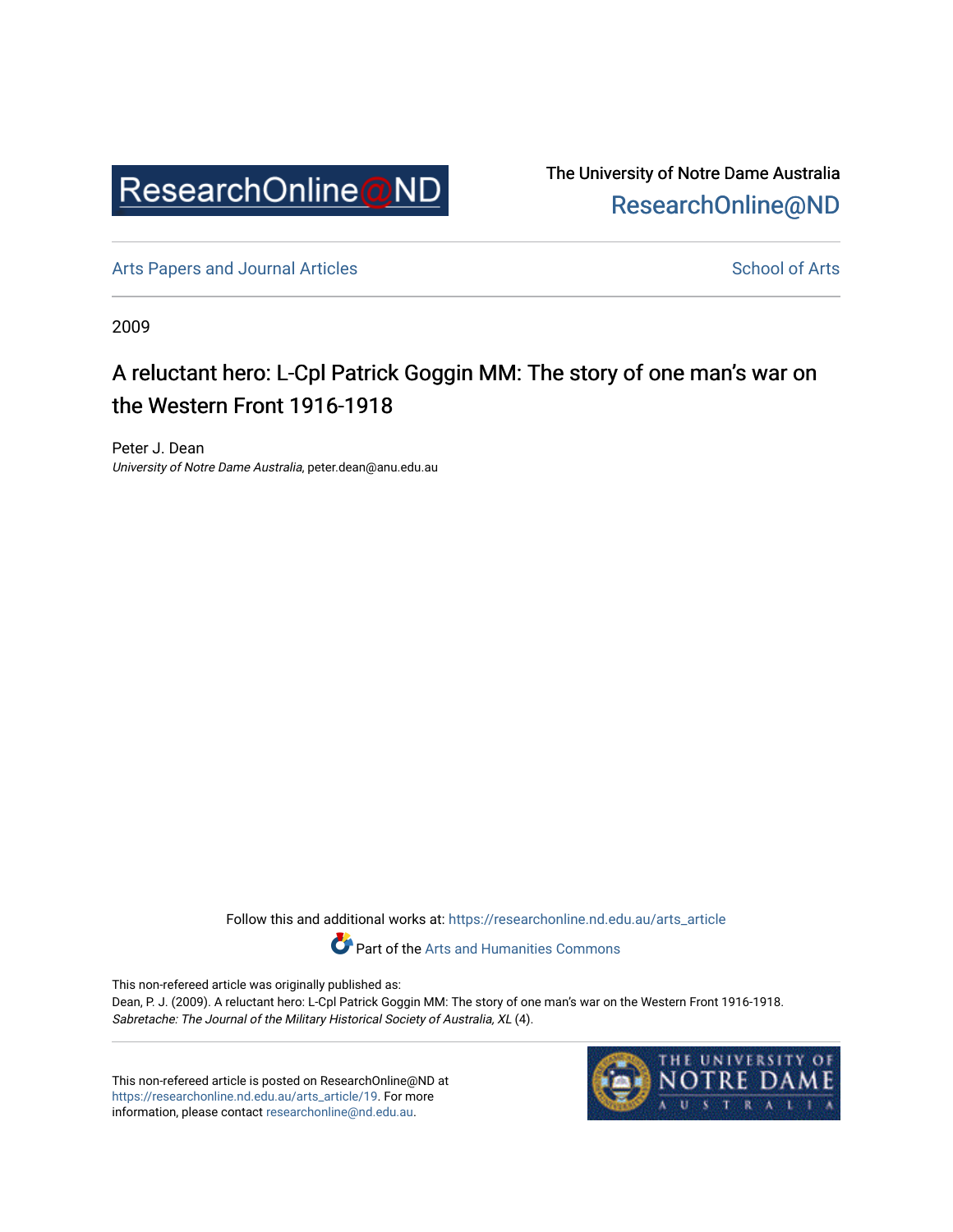-

## **A RELUCTANT HERO: L-CPL PATRICK GOGGIN MM: The story of one man's war on the Western Front 1916-1918**

## **Peter Dean<sup>1</sup>**

For Patrick (Paddy) Goggin there was no rush for glory. There was no thirst to enlist for King or country. In fact, it could be argued that he had no interest in the business of war at all. August 1914 came and went, so did the first Anzac day and later the Australian withdrawal from Gallipoli. Still Paddy did not stir from his life in Yass in the New South Wales countryside.

We will never really know what persuaded Paddy to join up. Given his strong Irish bloodlines, loyalty to the crown was unlikely to dig at his conscience. More than likely he enlisted for the same reasons that motivated thousands of young Australians; because it seemed the right thing to do at the time, a bit of adventure in a lacklustre time.2

A labourer by profession Paddy was by no means an imposing figure. He was slim, stood at 5 ft 9 inches and still considered a mere boy at the time of his enlistment in January 1916.3 With all his youthful enthusiasm he presented himself to the recruiting officer and soon found himself in D Company, 4th Training Battalion in Bathurst. From Bathurst, Paddy was posted to the 53rd Australian Infantry Battalion, Australian Imperial Force (AIF).4

Paddy, with the rest of 2nd reinforcements for the battalion, embarked aboard HMS *Ceramic* on 14 April 1916, and arrived at Port Said Egypt, on 16 May. At the time the 53rd Battalion was a relatively new unit, created after the doubling of the AIF in Egypt and originally populated with cadres from the 1st Battalion. Paddy, however, was not yet destined to cement his union with the battalion. After some preliminary training and a quick gaze at the local delights Paddy came down with pneumonia, a common affliction amongst the men, which landed him in the 2nd Australian Shore Hospital at Tel el Kidis after only six weeks in Egypt. From there Paddy was sent to the 3rd Australian General Hospital in Abbassia. In a telegram to his mother, Paddy's case was described as 'mild', but nevertheless he was to remain in hospital in Egypt and England for nearly three months. In the meantime the 53rd Battalion and its parent formation, the 5th Australian Division, had left for France and were receiving its baptism of fire on the Western Front.

The fickle fortunes of war may well have been smiling on Patrick Goggin. While Paddy was sent to England on the HMT *Kamwona*, the 5th Division was fighting for its life at

<sup>1</sup> Dr Peter J Dean is a military historian at the University of Notre Dame Australia (Sydney Campus) and the great nephew of Lance Corporal Patrick Goggin MM.

<sup>2</sup> See Richard White, 'Motives for joining up: self-sacrifice and social class, 1914-1918', *Journal of the Australian War Memorial*, No. 9, 1983, p. 3. White argues that working class motives were less concerned with duty, honour and middle class morality and more as a result of 'judicious self interest'.

<sup>3</sup> Paddy's enlistment in January 1916 coincided with a surge in AIF recruitment at the end of the Gallipoli campaign. January 1916 was the third highest month in the war for enlistment. See K. H. Obson, 'First AIF enlistment patterns and reasons for their variation', *Australian Defence Force Journal*, no.132, Sept/ Oct 1998, p.61-66

<sup>4</sup> The majority of the source material for this article has is from: Australian Army Service Record, National Archives of Australia, B2455 Goggin Patrick, SERN 1662, & AWM4 23 /70, War Diary 53rd Infantry Battalion AIF.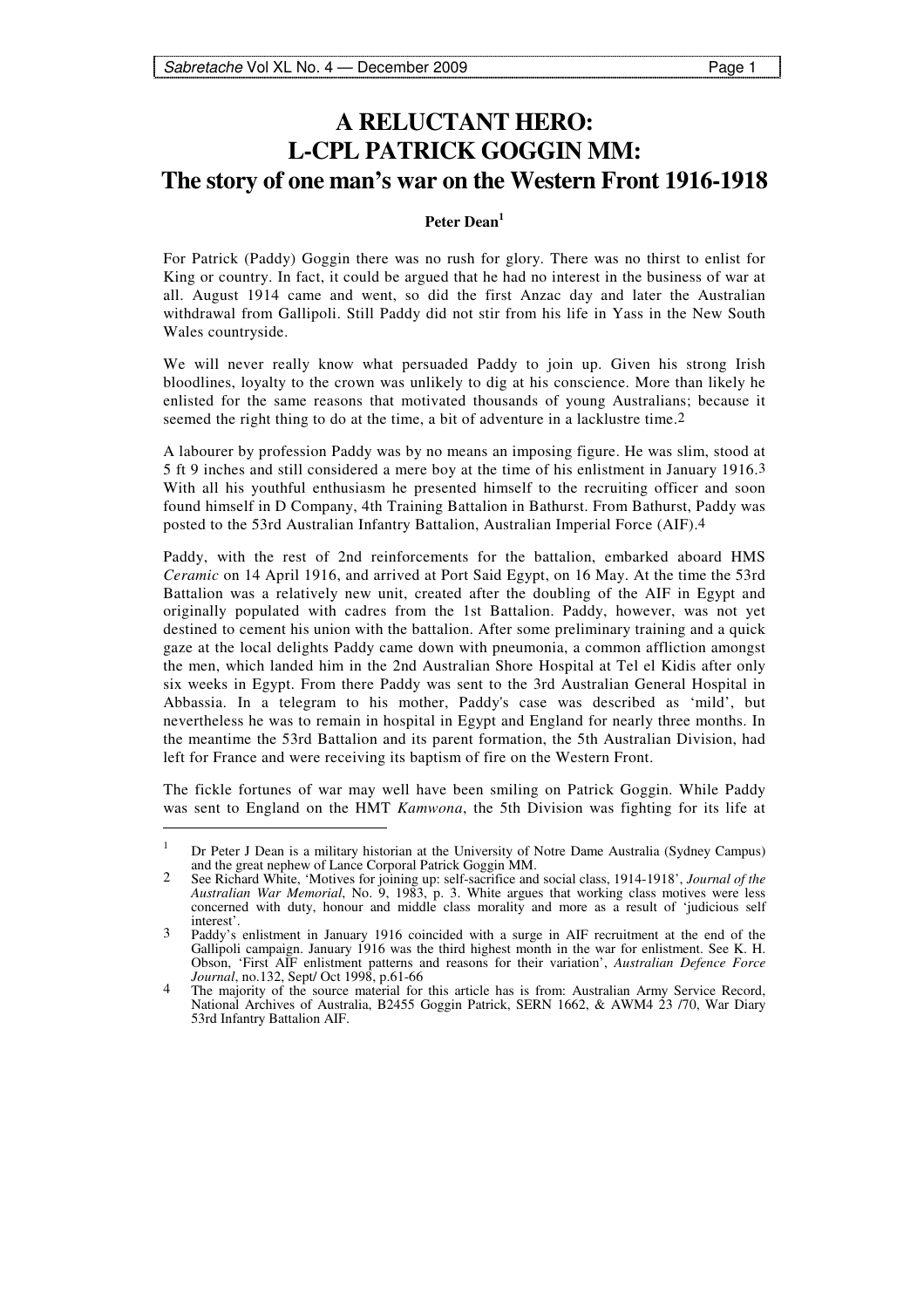-

Fromelles. Here, in a battle that has been referred to recently as the 'lowest point of military incompetence in the Great War'5, the 53rd Battalion lost 24 officers and 601 other ranks.6

Paddy's absence was also to keep him from the disastrous battle fields of the Somme in 1916. He was to remain bed ridden until 16 September 1916. By now Paddy had been laid up, through no fault of his own, and useless to the army for nearly three months. His health would to continue to plague him, and the Army, throughout the course of the next few months. However the cause would prove to be much more of a taboo affliction than pneumonia.

After his discharge from the hospital he was sent to the 1st Australia Base Depot at Pershaw Downs. With some accrued leave on hand Paddy wasted no time in employing his Australian charm (and undoubtable his back pay) in recreational pursuits which heralded his return to hospital, on 26 September 1916, this time with venereal disease (VD). Unfortunately for both Paddy and the Army alike, VD was to be a recurring health problem for the AIF throughout the war.7

Paddy's first bout of VD kept him in Buford hospital until 15 December 1916, a stay of some 54 days. Soon after, the relapse of his condition, again landed him back in hospital, this time for only a month, and he was released back to his unit on 25 February 1917. The Army attempted to solve the problem by transferring Private Patrick Goggin to a third training depot in England this time at Hurdcott. Within a short space of time however Paddy was to foil the good intensions of the Army and by 18 March 1917 he was caught in Wilton, after disobeying a routine order (to stay out of town), and promptly marched into hospital. This time the army got tough and in an effort to mend the mischievous Private Patrick Goggin he was charged by a military court, fined and placed on restricted duty.

The AIF, thinking that it had at last administered the justice and rehabilitation that Paddy needed, sent him on his release on the 25 March 1917 back to Hurdcott. Paddy initially seemed to have reformed and got on with the arduous task of training for the Western Front. The distraction of military training however proved only temporary and when Paddy was allowed leave he went straight back into Wilton, which necessitated his fourth dose of VD in the space of seven months. Paddy's second charge resulted not only in a loss in pay and restriction to barracks, but also a prompt transfer, this time far from Wilton or Pershaw Downs. The Army obviously regarded France and the front line as a distinctly harder place for Paddy to try and enhance his infamous and painfully won reputation.

Private Patrick Goggin had done his utmost during his time in England to help cement the AIF reputation for larrikinism and a lack of discipline. As Ashley Ekins has noted, the discipline problems of the AIF were widespread. By 1918 the AIF's prison rate of 17 per cent was nine times higher than that of the rest of the British Expeditionary Force (BEF). The AIF had the highest rate of court martials amongst the BEF and the highest rate of VD

<sup>5</sup> Ashley Ekins, 'The battle of Fromelles', *Wartime*, Issue 44, 2008, p. 21.<br>6 C E W, Bean *The A I E in France 1916* Angus and Robertson Sydney

<sup>6</sup> C.E.W. Bean, *The A.I.F. in France 1916*, Angus and Robertson, Sydney, 1934, p. 442.

<sup>7</sup> Venereal disease was a major problem for the AIF and it was generally considered that the AIF had the highest infection rate amongst the Allied Army's on the Western Front. During the last 2 years for the war over 235,000 soldiers went on sick leave due to VD. See Peter Dennis et al (ed), 'Venereal Disease', *Oxford Companion to Australian Military History*, Oxford, Melbourne, 1999, p. 608.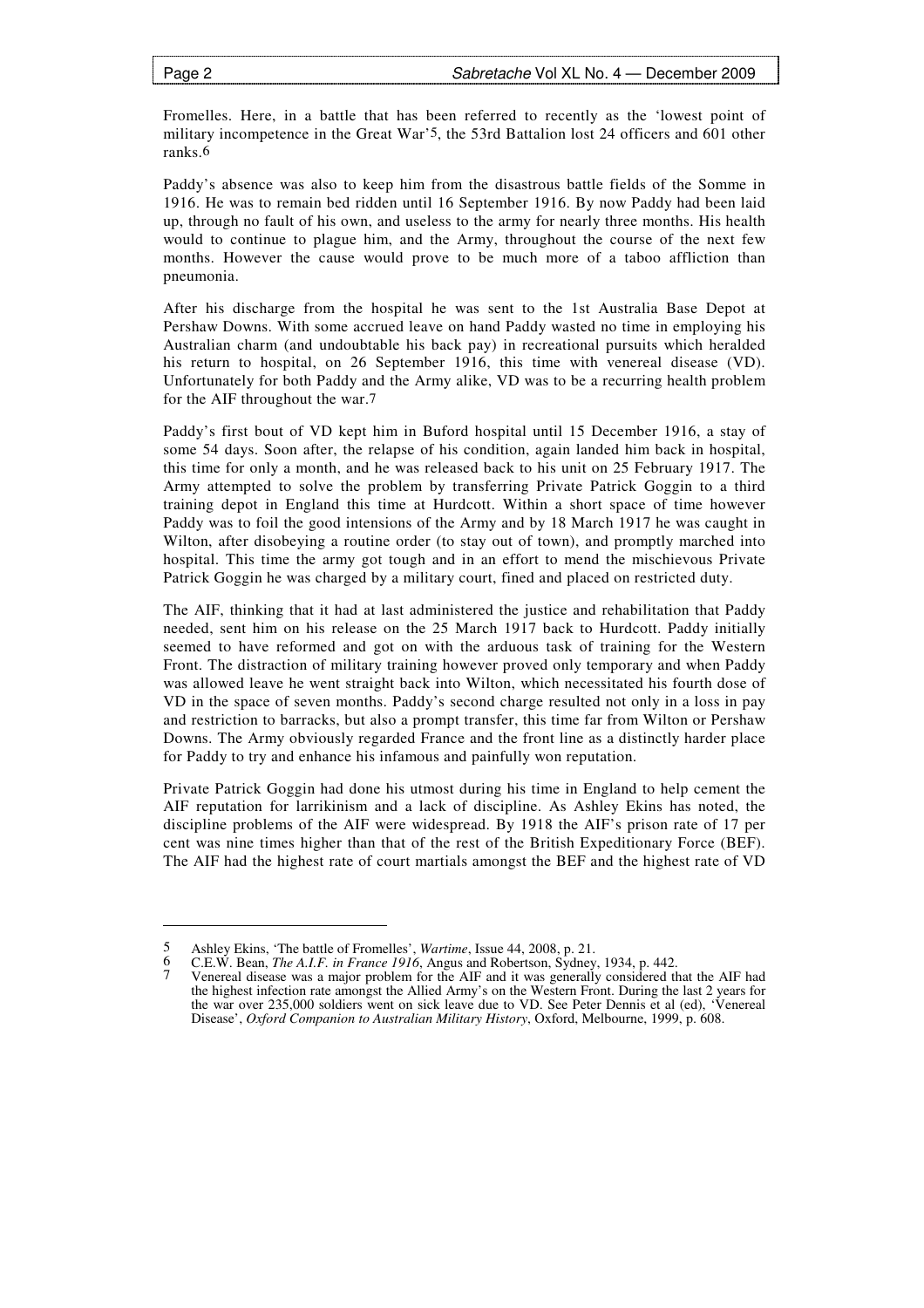infection.8 Now after some time with the 14th Training Battalion at Folkstone Patrick Goggin was given his chance to help live up to the other AIF stereotype; as a member of one of the best fighting formations on the Western Front. So on 1 July 1917 he was released from the confines of the tiny British Isles and unleashed on the European mainland.

\* \* \* \*

By the time Paddy made it to France the war and the army that he had left behind in Egypt had changed dramatically. The fresh faced Australian troops of 1916 that had arrived in France, full of spirit and eager to get at the 'Hun', were long gone, destroyed by the realities of modern trench warfare. The 'Hun' proved a more resilient and professional soldier than 'Johnny Turk' and the AIF had to adapt to, and learn new methods of warfare. The Australian's introduction to war on the Western Front in 1916 had been bathed in blood. Names such as the Somme and Fromelles became synonymous with Australian casualties. In July and August the Australians had fought at Pozieres and Mouquet Farm on the Somme, a place that C.E.W. Bean regarded as 'more densely sewn with Australian sacrifice than any other place on earth'.9 From Pozieres the Anzac's had soldiered on throughout the winter and into the meat grinder at locations like Bullecourt, Messines and Passchendaele. By mid 1917 the Anzac soldiers had thrown off the shackles of 'colonial amateurs' and had emerged as consummate professionals.10

Paddy spent the month of July moving around France before arriving at the 53rd Battalion on the 4 August. The 53rd (NSW) Battalion belonged to the 14th Infantry Brigade of the 5th Australian Division, 1st Anzac Corps. During July the Corps had enjoyed what Bean called 'the finest rest ever given to British Empire troops in France.'11 It was during this time that the AIF was thoroughly trained on the old Somme battlefields, and the soldiers first began to refer to themselves as 'diggers'12.

Paddy was not the only member of his family to have an association with the 53rd Battalion. He had been preceded by his two cousins, Tom Goggin and Richard Callaghan. Tom's association was brief, only about a few weeks, but Richard had a much more long term relationship with the battalion. He had arrived in the unit while it was still forming in Egypt and had been with it virtually ever since. By the time that Paddy arrived he was already an accomplished veteran corporal in D Company. Unfortunately for Paddy, he was not able to re-equate this relationship with Richard as he was seconded to the 14th Training Battalion as an instructor in July and would not return until May 1918.13

The 53rd had been 'blooded' at Fromelles in 1916 where it suffered heavily but joined the other Australian divisions in the Somme Valley for the freezing winter of 1916–17. In the first half of 1917, the 53rd participated in the advance following the German retreat to the Hindenburg Line and in defending ground captured by Australians in the Second Battle of Bullecourt. Paddy arrived at the battalion on 1 August 1917 in the vicinity of Lynde. The

<sup>8</sup> Ashley Ekins, 'Fighting to exhaustion: morale, discipline and combat effectiveness in the armies of 1918', *1918 Year of Victory: Australian War Memorial International Conference*, 27-28 November 2008.

<sup>9</sup> C.E.W Bean, *Anzac to Amiens*, Penguin Books, Victoria, 1993 (1st edition, 1946).

<sup>10</sup> Eric Andrews, *The Anzac Illusion*, Cambridge, Melbourne, 1993, pp. 93-117.

Ibid, p. 363.

<sup>12</sup> Patsy Adam-Smith, *The Anzacs*, Sphere, Melbourne, 1981, p. 376. According the Adam-Smith the word 'digger' actually came from the New Zealanders who took it from their gum-diggers.

<sup>13</sup> AWM4 Roll 90, War Diary 53rd Infantry Battalion AIF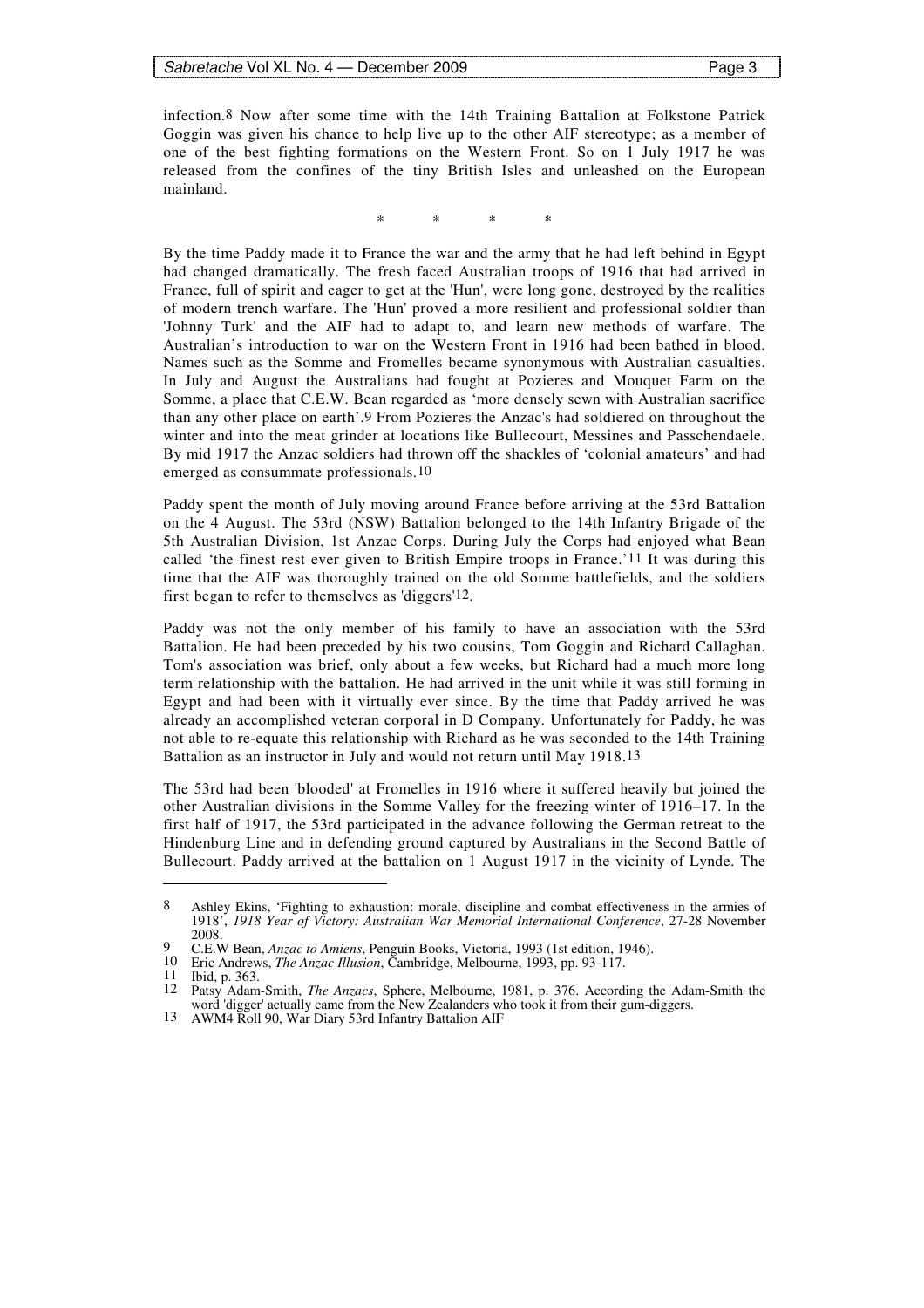unit was in billets and Paddy formed one of 65 men, led by Major Percy Higgins, who came up as reinforcements. Upon arrival he was posted to C Company.14

August and September was a relatively quiet month for the 53rd. During this time the unit was occupied by brigade manoeuvres, a sports day, concerts, and training. At the beginning of September Lieutenant-Colonel Croshaw resumed commanded from Lieutenant-Colonel Norris. On the 17 September the battalion moved up to Steenwoorde and five days later they made their way to 'Half Way House'.15 The 53rd was moving up with the 1st Anzac Corps to take part in General Haig's Third Ypres or Passchendaele offensive.

\* \* \*

The 1st Anzac Corps moved up to support the British offensive on 20 September. The 1st and 2nd Divisions were the first to be involved, forming the centre of an eleven division assault. The Battle of Menin Road was undertaken in one of the first periods of fine weather during the campaign and was successful, but at the cost of 5,000 Australian casualties. Fighting at Menin Road was another of Paddy's cousins, John Carnel Goggin, whose 20th Battalion had fought and won the ground over which the 53rd Battalion now advanced. Prior to this period the Australian troops had time to rest and train in their new tactics. These tactics and developed out of the experiences gleamed from the battle of the Somme and also as a reaction to the German's construction of concrete blockhouses. Every Australian infantry platoon now consisted of rifle-grenadiers and a Lewis gun to support the riflemen and bombers.16 This reorganisation was to go hand in hand with new British strategy of controlled advances. Each attack would never go beyond the range of the Allied artillery and as soon as possible the assault troops would be relieved by fresh reserves to handle the inevitable German counter attacks. Once the artillery had moved up, the advance would leap frog forward 'step by step' again. These attacks would be like "blows from a sledge hammer" that would each wear the Germans down.

As planned the 4th and 5th Australian Divisions were moved into the line to replace the 1st and 2nd Divisions. As a result Paddy was about to take his part in his first major offensive. The 53rd had spent the period of 20 to 22 September in support in the vicinity of Chateau Segard before moving up to 'Half Way House'. The battalion strength stood at 21 officers and 676 ranks. The 23rd September was a day of delight and regret for Paddy Goggin, his self assurance and adaptability, along with his grasp of basic infantry minor tactics led to an interesting cross road in his career. Paddy was a self-styled individualist and larrikin. His exploits in England had left him with a hard won reputation to live up to amongst his mates and the other privates in the battalion, but it also left him with a hard reputation to live down amongst the battalion's officers and senior NCO's. Despite this, Paddy had proven on his arrival in France his newfound maturity. The high causality rates amongst the battalion as well as the desolate and destructive sight of the Western Front had been a sobering experience. It had done much to put pay to Paddy's mischievous ways. On the eve of the offensive an apprehensive Private Patrick Goggin of C Company 53rd Battalion was ordered to report to company headquarters. Paddy's heart was in his mouth, his mind churning as to which one of his latest indiscretions had come to the notice of those in

 $\begin{bmatrix} 14 & \text{Ibid} \\ 15 & \text{Ibid} \end{bmatrix}$ 

 $\frac{15}{16}$  Ibid

<sup>16</sup> For a detailed discussion of the changes in tactics used by the British Army at this time see Paddy Griffiths*, Battle Tactics of the Western Front: The British Army's Arts of Attack*, *1916-1918*, Yale University Press, 1994, chapters 4 & 5 and Peter Liddle (ed) *Passchendaele in Perspective: the Third battle of Ypres*, Leo Copper, London, 1997.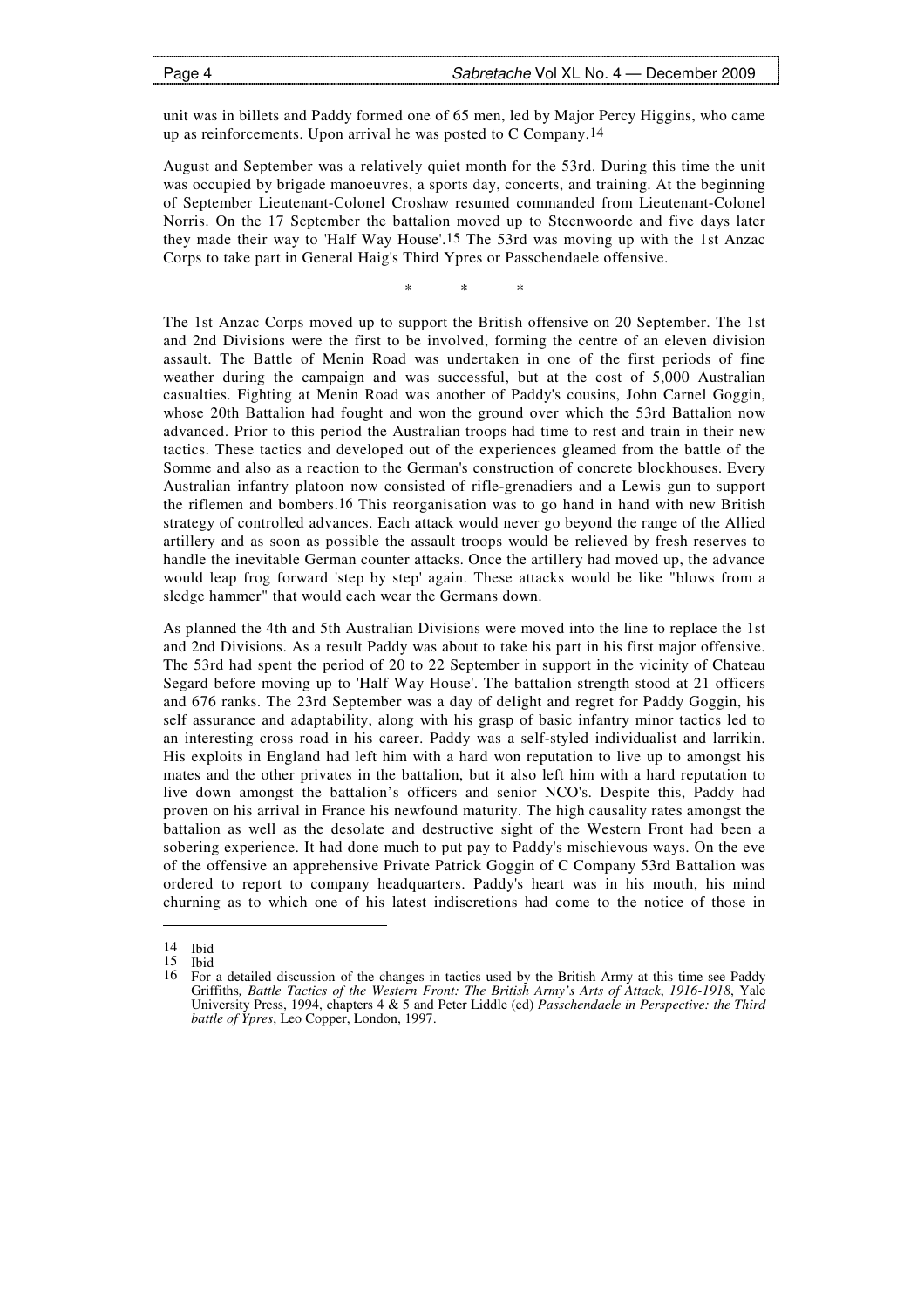authority. However, Paddy was to be pleasantly surprised. Instead of the tongue lashing Paddy expected he was received warmly and with correct military etiquette. In fact Private Goggin was there to be told he was now Lance-Corporal Goggin. This news was received with delight and apprehension. Despite his enlistment in 1916 he was still fairly 'new' to the unit and would the men accept his promotion? The other factor weighing on Paddy's mind was that did he want to become a NCO? No longer a humble digger, but a man of responsibility. Paddy walked out of the headquarters tent resolved to do two things, be the best lance-corporal that he could and avoid just as vigorously any and all attempts for more promotions and responsibly.

The battalion remained at 'Half Way House' until the night of the 24-25 September when they moved forward to Glencourse Wood. The nights were cool and clear with the sounds of the battle ahead clear in the moonlight. They moved in artillery formation to avoid casualties, but this was no sure-fire safeguard. Almost as soon as setting out the Germany artillery opened. 77 mm and 5.9 inch shells screamed across no man's land and drove themselves deep into the soft ground around the 53rd. They came in continuous barrages. The German 77's sent over 'whiz-bangs' which arrived with the noise of giant firecrackers and the 5.9's shells screamed and wined as they approached before ending their lives 'with vicious, ill-tempered crashes.'17 All of this noise and confusing was only punctuated by the sounds of the heavy German guns bombarding the support areas far behind the area where Paddy sheltered from the storm. Their shells drove over the Australians head like express trains and crashed into the earth with a terrible dull thud. As the battalion settled into position there was a brief pause in the shelling. Then as they took position another huge barrage hit the battalion position. As the shells screamed into the lines the dim cries of the wounded could be heard. Paddy looked up to see the shells impacting right on top of the company to his left. When the smoke and the dusted settled Lieutenant Jennings and two diggers had been killed.18 The bombardment caused not just physical injuries, but mental scars as well. The tremendous and constant barrage that the battalion had suffered was having adverse effects on the men's moral and shortly after the assembly was complete Lieutenant Pain, the Lewis gun officer, was evacuated with shell shock.

By now, midnight on the 25th, the battalion was in position and waiting for the signal to attack. The shelling became internment and most of the artillery landed behind the 53rd in the positions they had moved out of shortly before. They formed up on a two company front. A company occupied the front left section of the line with B Company in immediate support behind their position and D Company occupied the front right with Paddy and C Company in support. The companies had their sections set out in single file and where possible the men crawled into shell holes for protection and laid down to await the advance.

Punctually at 5:50 am the barrage opened. Again two Australian divisions (4th and 5th) formed the centre of the advance, along a seven division front of six miles. The shells screamed down in front of the men and the order was given to advance. The men doubled across no man's land to a point 60 yards behind the artillery screen where they knelt down and waited for it to creep forward. As the barrage lifted the company officers ordered the scouts forward and the lines of sections and platoons advanced. The rear companies, amongst them Paddy's C Company advanced in columns of platoons. As the men moved out

<sup>17</sup> Bean, *Anzac to Amiens*, p.327

<sup>18</sup> AWM4 Roll 90, War Diary 53rd Infantry Battalion AIF, Appendix 4, September 1917, Account of operations taken part in by the 53rd Battalion between 22nd and 30th September 1917.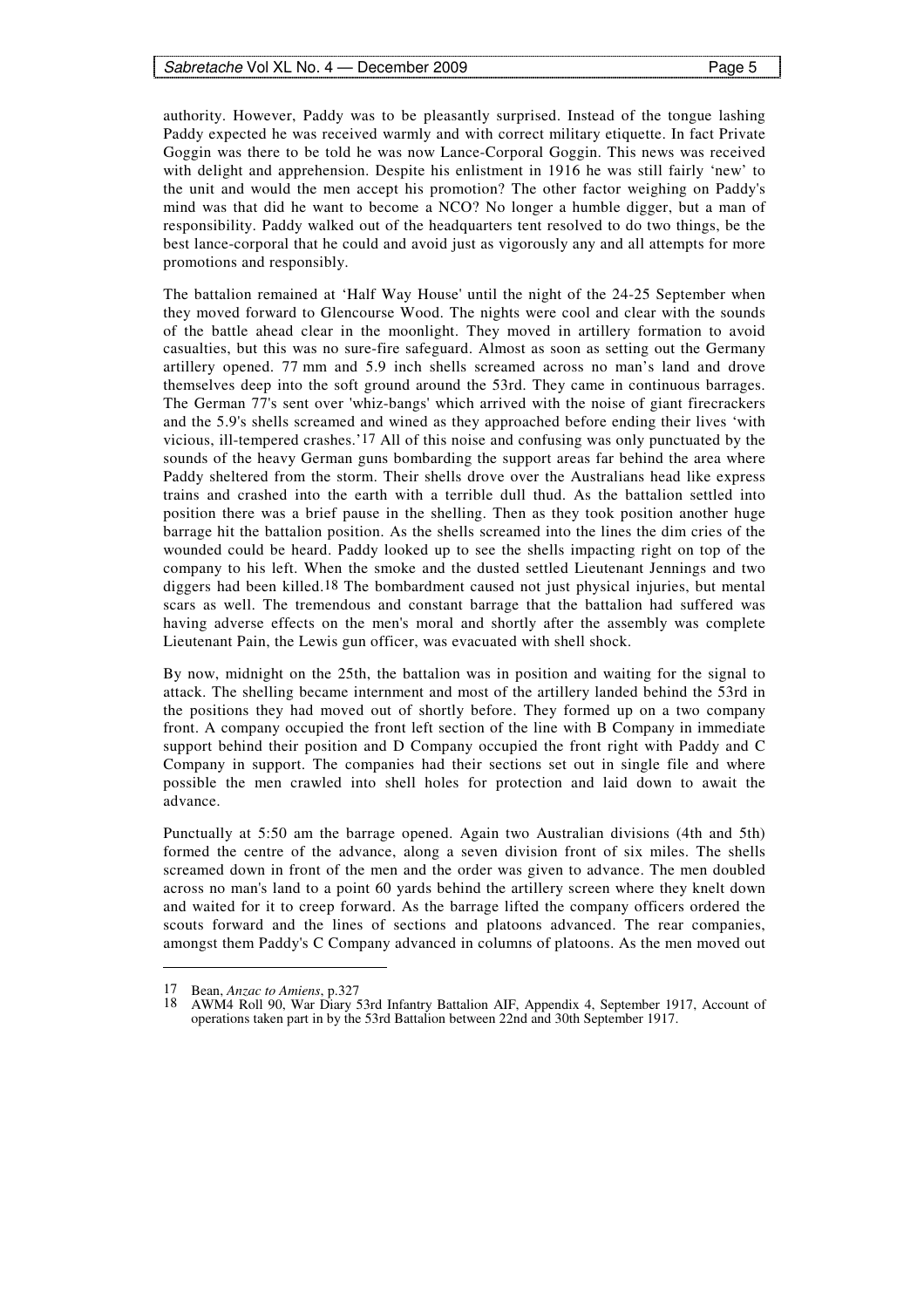a heavy mist enveloped them and kept them hidden from the enemy machine guns. The men emerged out of the wood and into the flat expanse towards the edge of Polygon Wood and the butte of the old rifle range that formed their objective.

As the artillery lifted over the German lines their machine guns opened a deadly chatter. Despite the screaming shells and the fire off the enemy machine guns the Australians maintained their order and carried out their tasks. As the pillboxes were approached the platoons closed in. Officers directed the Lewis guns into positions. They soon 'opened up' sending .303 rounds from the light machine guns and rifles into the slits and firing ports of the concrete boxes. As they laid down covering fire the rifle sections moved around the flanks keeping low and out of sight. As the enveloping parties moved in they threw grenades at the pillboxes that exploded with a tremendous crash. All around the confusion of the battle reigned.

Artillery pounded both the German and Australian lines, machine guns spat deadly fire at their adversaries while NCO's and officers tried to maintain control and the keep the momentum of the advance. As they approached the pill boxes the men lobbed their last mills bombs at the bunkers and as they exploded the officers screamed the charged. The men drove forward with the bayonet pushing up to the walls of the boxes and throwing bombs and firing through the slits in their sides. As the men advanced the Lewis gun section and their NCO's 'switched fire' catching the Germans as they emerged from the rear of the boxes or as reserves moved up to counter-attack the Australians. As the men took the boxes and pilled into the enemy trenches sentries were placed at all of the entrances. Bombing parties were then organised and with bags of grenades they made their way down into the dugouts. Many of these parties were meet with fire as they advanced and the Australians retaliated with rifle fire and grenades forcing the Germans down into the last dugouts destroying any of the enemy who refused to surrender.

As the men advanced onto the position enemy artillery and machine guns in concealed positions opened a deathly fire. The shells and bullets fell amongst the reserve companies and BHQ that were now being pushed forward to take the trench line. As the men piled into the trenches a notable exception was the discovered. A large part of battalion headquarters was absent as was the Commanding Officer. As the men pushed back into no man's land the CO's body was soon discover riddled by machine gun fire and command of the battalion passed to Captain Johnson. The death of Lieutenant-Colonel Croshaw D.S.O. soon impressed upon all the men the disregard that the machine gun held for rank and status.

The objective was secured by 6:25 am and the men began to dig in, consolidate and prepare for the inevitable German counter-attack that followed every offensive. As the artillery advanced to the next phase line a new threat developed. The men ducked, weaved and crawled for cover as enemy aircraft came in flying low, strafing the battalion area. Soon after the supporting brigade machine guns came up to strengthen the line. Patrols were sent out in the battalion area to deal with the incessant snipers and the guns were set up on the buttes to give plenty of observation and good fields of fire. The 53rd Battalion had captured 2 officers and 56 ranks as well as capturing or destroying 9 machine guns.

Within minutes of the successful assault the enemy launched a counter attack with their slender reserves. This was easily repulsed and 20 more prisoners taken. Not long after the German artillery again began to fall. This shelling fell mainly in the battalion rear areas and forced these rear service troops to push forward to the mainline to avoid the hail of shrapnel. The first heavy counter-attack fell on the Australians at 7 pm, but these attacks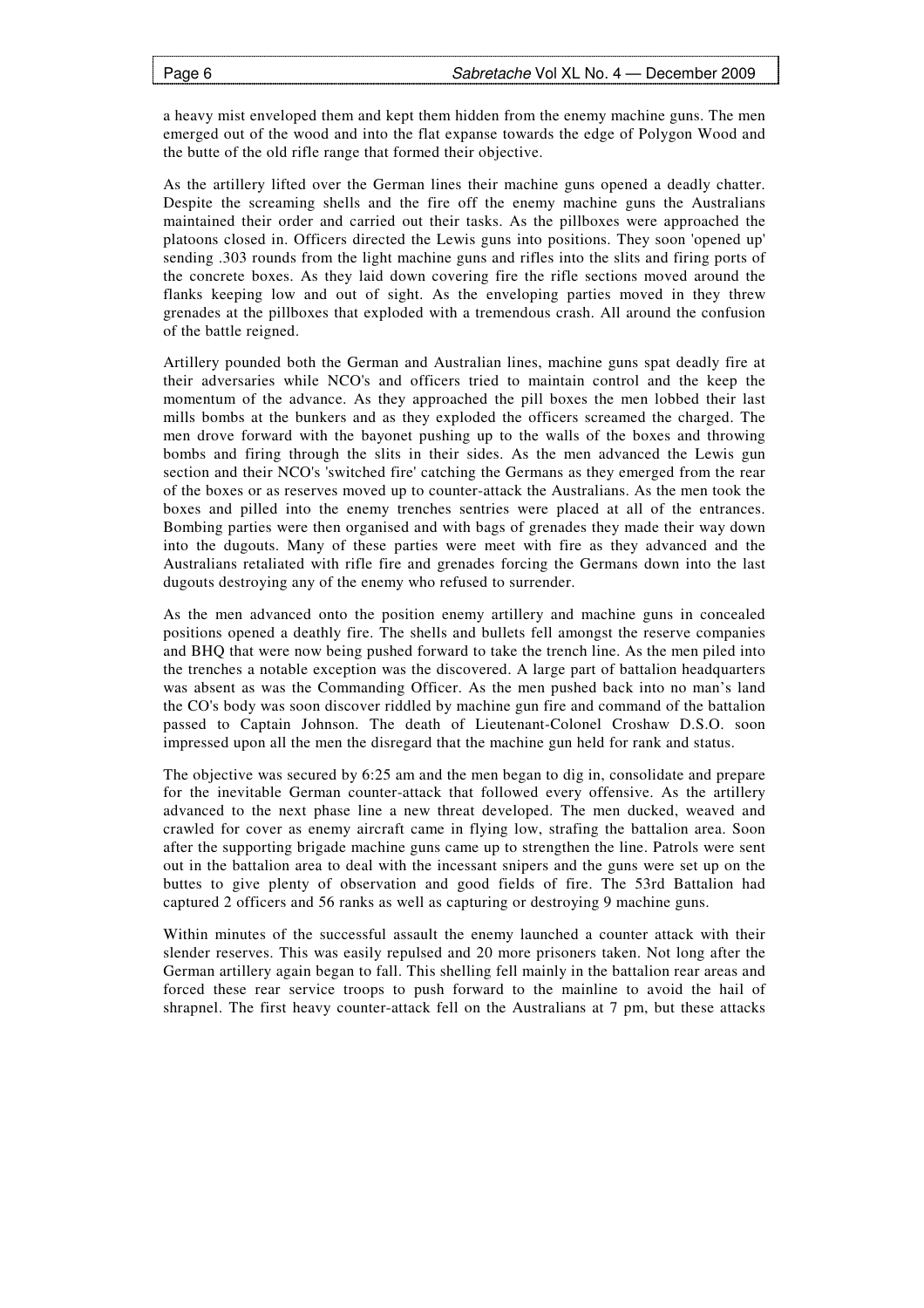were easily beaten back with the support of machine guns and artillery. From the 26–30 September the men were occupied by strengthening their newly won position until they moved back to Half Way House on the night of the 29 September. The only break to this routine had been on the morning of 27 September when a German heavy bomber attacked the battalion area but was brought down by Lewis and machine gun fire to the rear of the battalion near its right flank.19

Yet again the sacrifice of the Australians had been great. 'Mates I have played with last night & joked with are now lying cold', a sapper wrote after Polygon Wood. 'My God it was terrible. Just slaughter. The 5th Div. was almost annihilated. We certainly gained our objectives but what a cost [?]', an infantry private confided, 'The reaction is still to come and I'm rather frightened of it - I feel about eighty years old now.'20 By the time the 53rd was withdrawn from the line, three officers and 63 ranks had been killed in action, four officers and 222 wounded, including those missing and sent to hospital the total causalities came to eight officers and 342 men or around fifty percent of the battalion. Despite the enormous causality figures the objective had been secured and the men's morale remained firm. The AIF suffered 38,093 casualties in the Third Ypres offensives and during 1917 the infantry of the Australian divisions in proportion to their strength suffered 97 per cent casualties.21

On 9 October, the battalion move up into the line in the vicinity of Zillebeke relieving the 60th Battalion. They remained here until the 16 October carrying out routine work parties before moving into the support line behind Anzac Ridge relieving the 57th and providing support to the 56th. They remained for another day under constant enemy aerial activity. On 21 October they withdrew back to Dickerbusch for a rest which lasted until the end of the month. The good news for the men was they received a fresh change of clothing.22

The beginning of November saw Paddy issued with a new box respirator and given a refresher course in bayonet training before the battalion moved on 10 November into the Kemmel area. Paddy had performed well in the attack in the previous assault and as a result of his action and losses within the battalion he was given command of his own section. On the 12 November 1917 the CO issued Operational Order No. 5. This was the outline of the relief by the 14th Infantry Brigade, including the 53rd, of the 21st Brigade on the 13/14 November. The 53rd was tasked with taking over part of the line occupied by the 2nd Battalion Wiltshire Regiment (British Army) in the reserve line on the 12 November and the 2nd Battalion Yorkshire Regiment in the front line on the 13 November. As they moved into the front line C Company was given the right front section on the line. Their responsibilities included 'tying in' with the 55th Battalion on the extreme right of the battalion frontage.

The battalion came into the line in front of the town of Wytschaete in a section of the line named after the town. Wytschaete lay to the north of the town of Messines in northern France and had been taken by the IX British Corps in June. The southern or right flank on the battalion, sat on the road that ran east out of Wytschaete and through the little village Wambeek, here C Coy, formed the right flank of the 53rd Battalion however the position

<sup>19</sup> Ibid.

<sup>20</sup> B. Gammage, *The Broken Years*: Australian Soldiers in the Great War, Penguin, Australia, 1985. p. 189-190. These words were written by Sapper McKay, 15th Field Coy, Fibro plaster of Fitzroy, Victoria, on 26/9/1917.

<sup>21</sup> C.E.W. Bean, *The A.I.F. in France 1917*, Angus and Robertson, Sydney, 1943, pp. 936 & 948.

<sup>22</sup> AWM4 Roll 90, War Diary 53rd Infantry Battalion AIF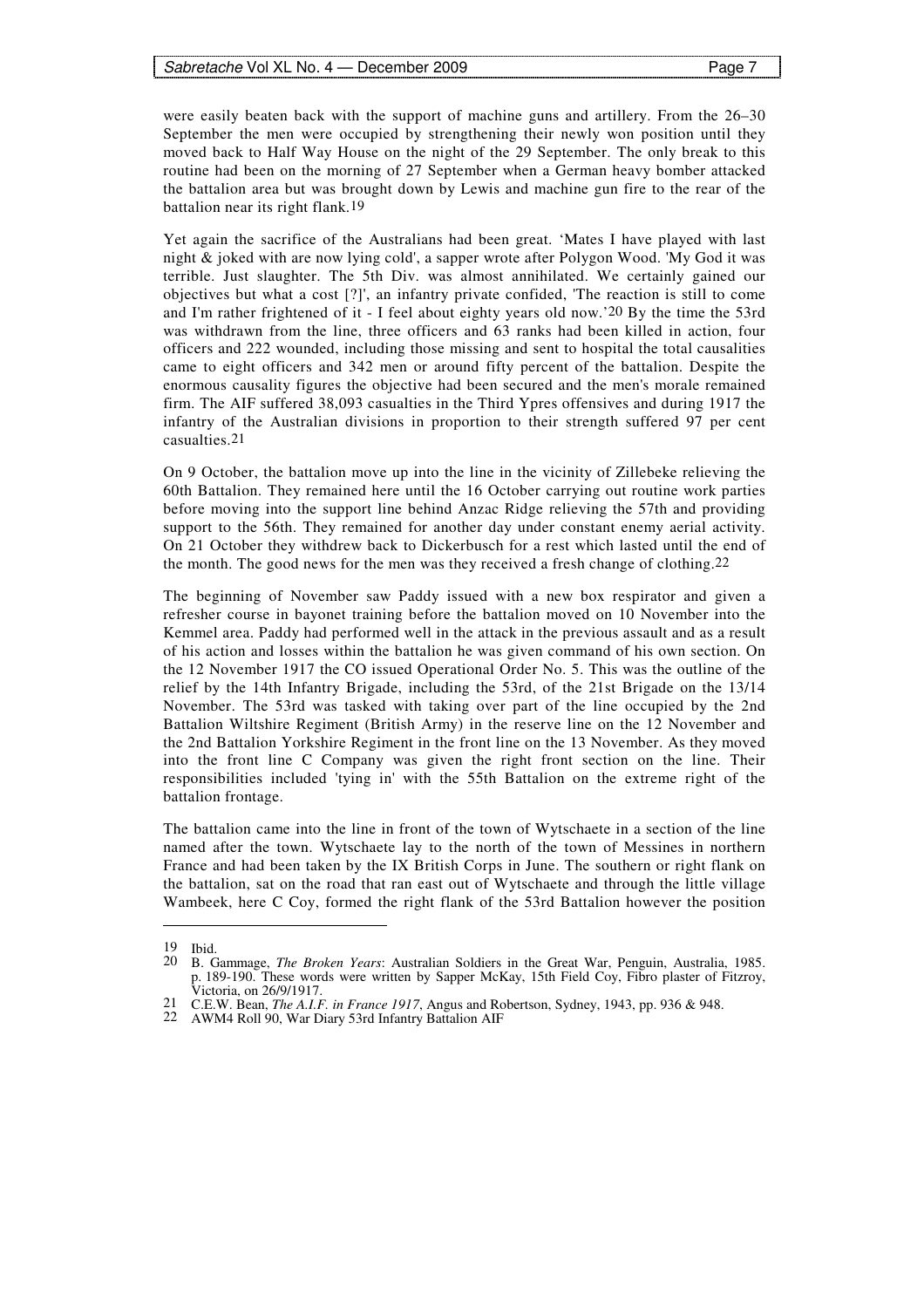-

was difficult to judge as the road had all but ceased to exist as a result of the fighting. Within the brigade the 54th Battalion was on the northern or left flank and the 55th on the southern or right flank. As the men advanced into position they did so in the harshest conditions. The fine weather that the battalion attack had been made in September had abandoned the Allies and Flanders was once more under water. On the night that the unit moved up the battalion war diary recorded the conditions as "mud as bad as that experienced on the Somme." So much so that the front-line companies, C and D, were all issued with gumboots.

As the company filed into position Paddy was called into company headquarters for a briefing. He was informed that he was to move into no man's land and occupy the company's advance post. This was to be Paddy's first test of independent command and furthermore he was to occupy the most important and dangerous section of the company's line. Advanced posts were an essential part of trench warfare. They were normally situated in shell holes or specially constructed dugouts far into no man's land. Their purpose was to provide early warning to the main firing line in case of enemy raids or attacks. The catch was that they were usually more exposed to enemy fire and if they weren't properly 'dug in' or camouflaged, the enemy often capitalised on their vulnerability by send parties into no man's land with the specific objective of destroying these small posts. This could also be achieved easily if the men in the posts were not vigilant and alert.

Paddy and his six men filed off into no man's land on the night of the 13th to occupy the post. There they relieved the men of the 2nd York's. Much to Paddy's chagrin he found the position in a pitiful state. The York's had done virtually nothing in the weather to improve the posts comfort, protection or its fields of fire. The post was almost completely unsatisfactory. It lacked both drainage and cover, which meant that in the atrocious weather it was awash with mud. As Paddy and his men settled down they took no comfort from the cold wet mud in which they were forced to lie. The mud stuck to everything; skin, clothes and equipment and it became a major struggle just to keep their weapons clean.23 Once in position the word was passed down the line. C Company had been the last of the battalion to move into the line and shortly after "Rum Jar" the code word for relief complete was given to BHQ.

Unknown to Paddy the advance posts of the York's had been under meticulous observation from the Germans for sometime and their exact position and strength was catalogued with great detail. The Germans had noticed the activity to their front and would have quite easily recognised that a relief was taking place. The German battalion commander in the area opposite the Australians would have noticed that opposite his left flank was where the relief had proceeded the longest. Assuming that his new comers would be tired after their march to the line, and confused by not having seen this part of the front in daylight he planned a nasty little welcome. The German commander knew that he must also discover the identity of the new unit across from him as undoubtedly his regimental commander would request it on the following day. This piece of intelligence was vital in keeping track of all Allied units along the Western Front. The battalion commander walked back clumsily through the mud to his headquarters. There he sat down and issued his night orders. Calling for the company commander of his left flank company he informed him that he wanted a dozen of

<sup>23</sup> The poor state of the advanced post is clearly outlined in the battalion war diary, Appendix 7, November 1917. By the time that the battalion had left the front three of the five posts had been abandoned and rebuilt elsewhere with proper protection, drainage and fields of fire.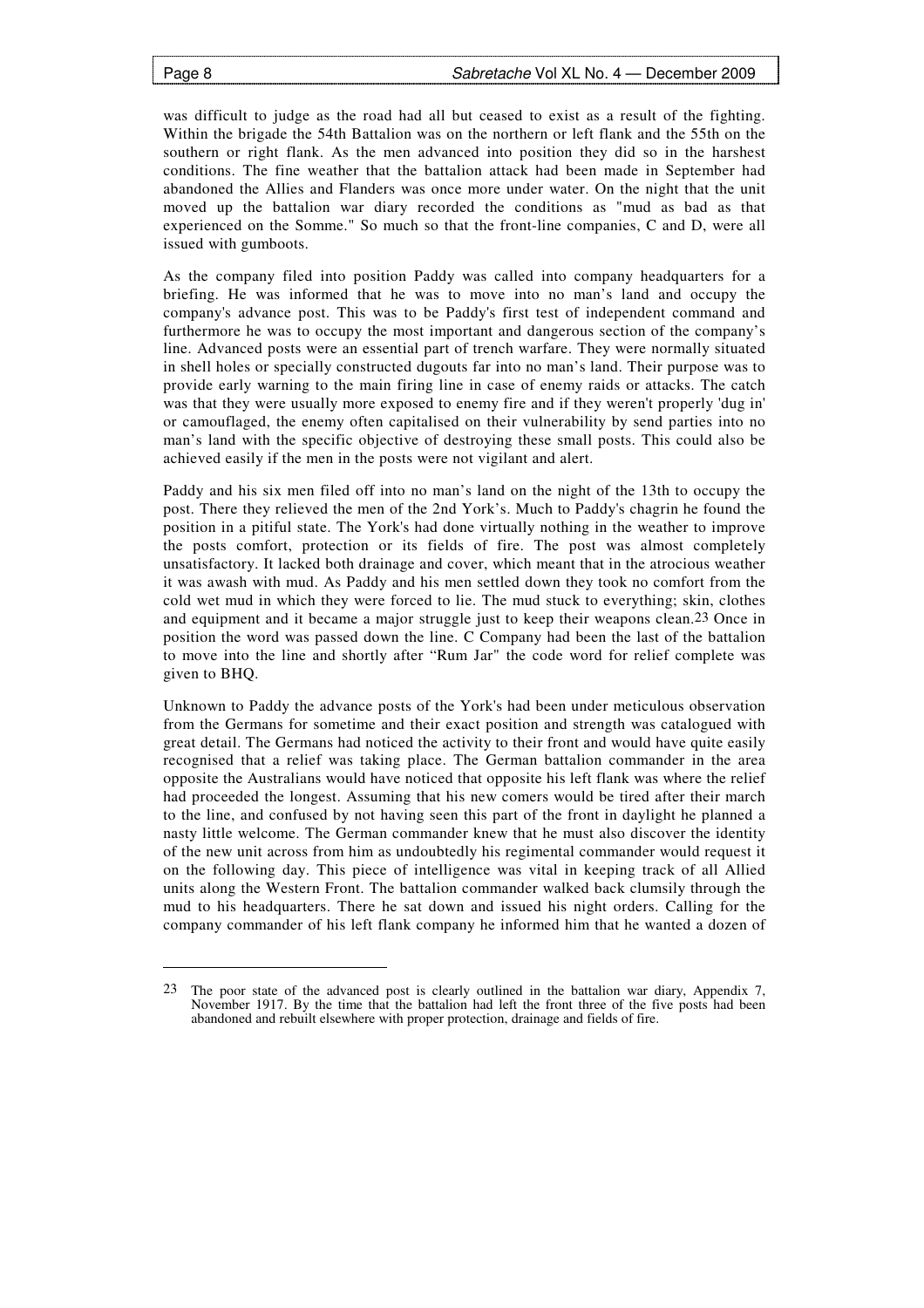his men to go out into no man's land discover the identity of the newcomers, hopefully capture a prisoner for interrogation and destroy that advance post before dawn.

The German company commander would have most likely anticipated the order that he received to destroy the post and had already selected his men. He brought the dozen selected men in for a briefing and outlined his plan. The men were to advance into no man's land under the cover of darkness making full use of the shell holes and any cover available. They were then to wait for first light, make certain of the objective and assault it during dawn. Once the position was taken they were to retrieve whatever intelligence they could find and bring back any of he surviving "Tommy's" before the full light of dawn exposed them to any enemy retaliatory fire. It was all routine procedures, just one of thousands of such raids carried out all along the Western Front by both sides.

Paddy meanwhile had had an uncomfortable night. The cold, mud, wet and his apprehension had meant that he got only the briefest amount of sleep. After the relief had taken place sentries were posted while the others rested. He surveyed the ground towards the German lines straining in the dark to see any pieces of dead ground or cover that the Germans could use to sneak up on his post. After he had made up the picket roster he settled down to try and catch a few hours sleep. He woke several times during the night and checked the sentries were awake and reminded them to wake him for the last shift. It was always best for the NCO to do the first and last picket duty. Firstly to make sure that everyone settle down all right and to get a good look around and view of the ground. Secondly, in the morning it allowed him be alert and awake before first light and to make sure that all of his diggers were up for stand to before first light. As dawn approached Paddy struggled to get his wits in the cold morning air. By November the winter was fast approaching, the dawns were getting later and the snow would fall in about a month.

On the other side of the line the German NCO in charge of the raiding partly would almost have certainly not relished his task. It would, of cause, not be difficult as jobs go. He knew the precise location of the post and he knew that he would outnumber the enemy by about two to one. However, any job was dangerous and sneaking across no man's land was no one's favourite pastime. A few hours before first light he briefed his men and pushed out into no man's land stopping short of his objective, checked his men were right and waited for the light to attack.

Both Paddy and his fellow digger on sentry strained their eyes and their ears trying to catch and sound or movement to their front. First light was fast approaching. Both men suddenly went very still as over the sounds of the far away artillery and in the fading light of a far off flare they heard a new sound. The sudden clank of equipment and the soft squelch of boots. Paddy was going to take no chances. He quickly woke the rest of his men, informing them in dull whispers to 'stand to'. Paddy then gently and quietly raised his head over the parapet and looking into the blackness. With his heart pounding, hands sweating despite the cold and nervous tension he glimpsed movement to his front. First one, then two, three and more of the enemy came into sight all silently creeping up on his position.

Paddy turned back to his men and using hand signals informed the men of the direction of the attack and their approximate numbers. The men, most of them now veterans of many long nights on the Western Front, carefully collected their Mills bombs, primed the detonators and waited for Paddy's signal. Paddy took one more glimpse over the top and saw the Germans advancing fast. He turned and nodded to his men. With all of their strength they hurled the grenades in the Germans direction, reached for their rifles and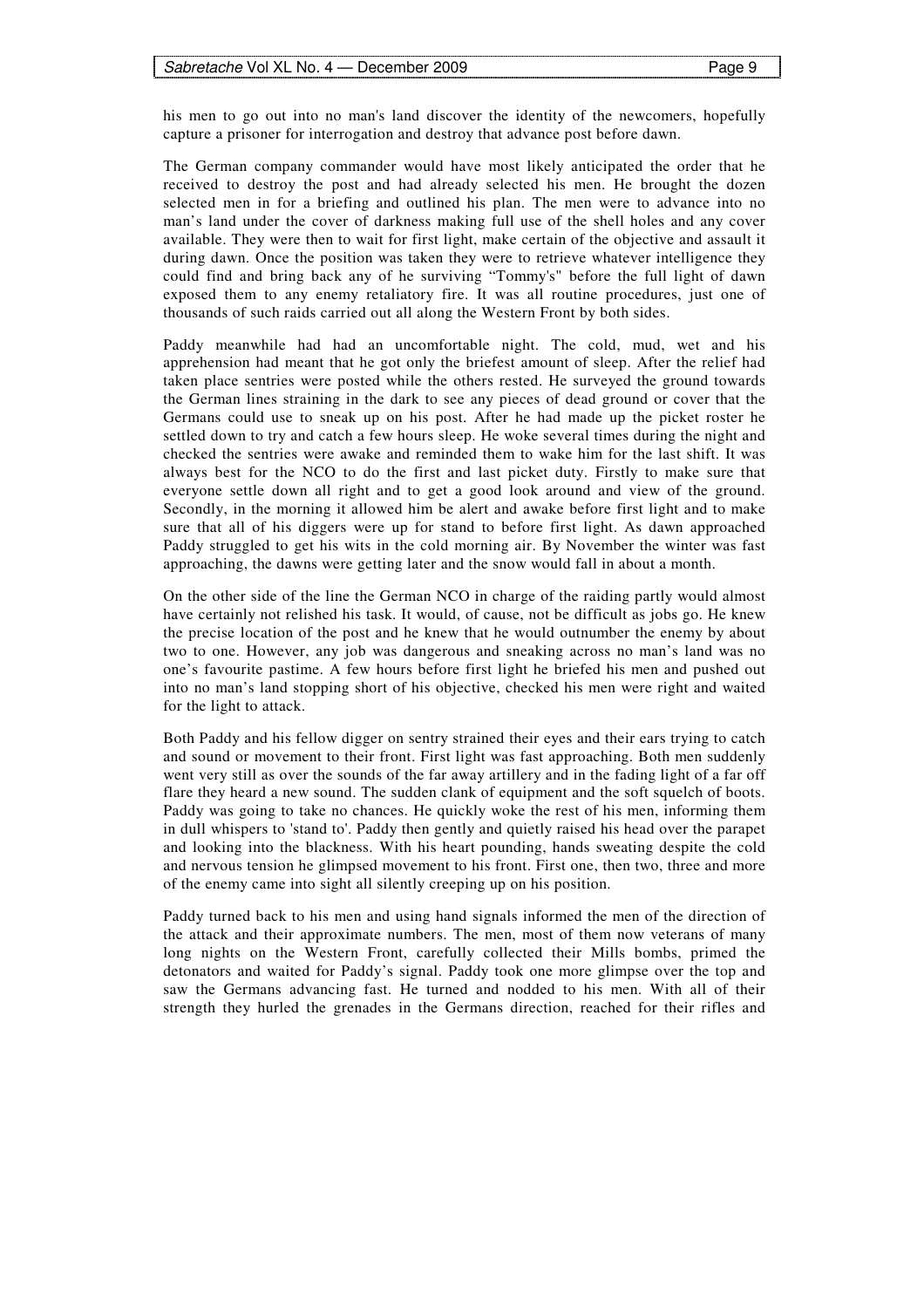'opened up'. The Germans stunned by the crack of rapid rifle fire charged only to be met by the hail of more bullets and the muffled explosions of the grenades in the soft mud. The sudden noise caused the Australian main line to 'stand to' while Paddy battled for fire supremacy over his adversaries.

The initial fire and grenades had done their job well and Paddy could hear the cry of the German wounded as they continued to battle it out. The German's were aware that their little surprise had gone wayward and after a brief but vivacious fight they decided the prudent course of action would be to retire. As the German's moved back Paddy and his men continually harassed their withdrawal. The German's left two men dead and several made their way back to their lines with obvious wounds.

Paddy and his men's skirmish in the no man's land did not go unnoticed by either side. The Germans recognised that they were up against a skilled and determined foe, while Paddy's plight also gave an insight to the Australian commanders on the nature of their outpost line and started immediately on rebuilding them in more appropriate positions. Paddy's effort and dedication to duty did not go unnoticed. The battalion War Diary on the day recorded that:

At 6 am an enemy patrol of 10-12 men attempted to raid C Company's advance post. They succeeded in crawling up to our wire and then commenced throwing bombs. Our men easily repulsed the enemy with rifle fire and bombs, who retired leaving 2 killed. Several were obviously wounded and carried off with difficulty.

Paddy's citation for the Military Medal (MM) read in part:

L/Cpl. Goggin set a splendid example of bravery and determination and the enemy party was driven off leaving two killed. Several of the enemy were wounded.

The award was quiet an accomplishment. The Military Medal was the third highest award that Australian soldiers could receive for bravery behind the Victoria Cross and Distinguished Conduct Medal. There were only 9,926 MM's awarded to the AIF which constituted only 3% of the 330,000 who enlisted.

After the excitement of the 14th the men settled down to the ordinary and deadly boring routine of the Western Front. The battalion remained in the line until the 28th, a stay of 17 days. From there they moved to a rest area during December, where they spent Christmas out of the line in reserve. Here Paddy fresh from his own triumph put his best skills to work and secured himself a job as a coal guard for 5th Division HQ's, far removed from front line duty. Paddy remained in this pleasant little occupation until the 21 February 1918 when he returned to the front at the familiar Wytschaete sector. Here things remained quiet until the start of the German spring offensive on 21 March when the battalion received heavy artillery fire.

With the start of the German offensive came a change for the battalion. At first things along the British front look bleak and Haig issued his infamous "Backs to the Wall" bulletin. The battalion moved around continuously throughout the rest of March, before settling outside of Villers-Bretonneux after relieving the 17th (British) Lancers on the 5 and 6 April. During this time they were told to expect major attacks and any time. Artillery fell continuously and the position was so exposed that no movement during the daytime was possible. During the early morning of the 8th, the battalion went over the offensive and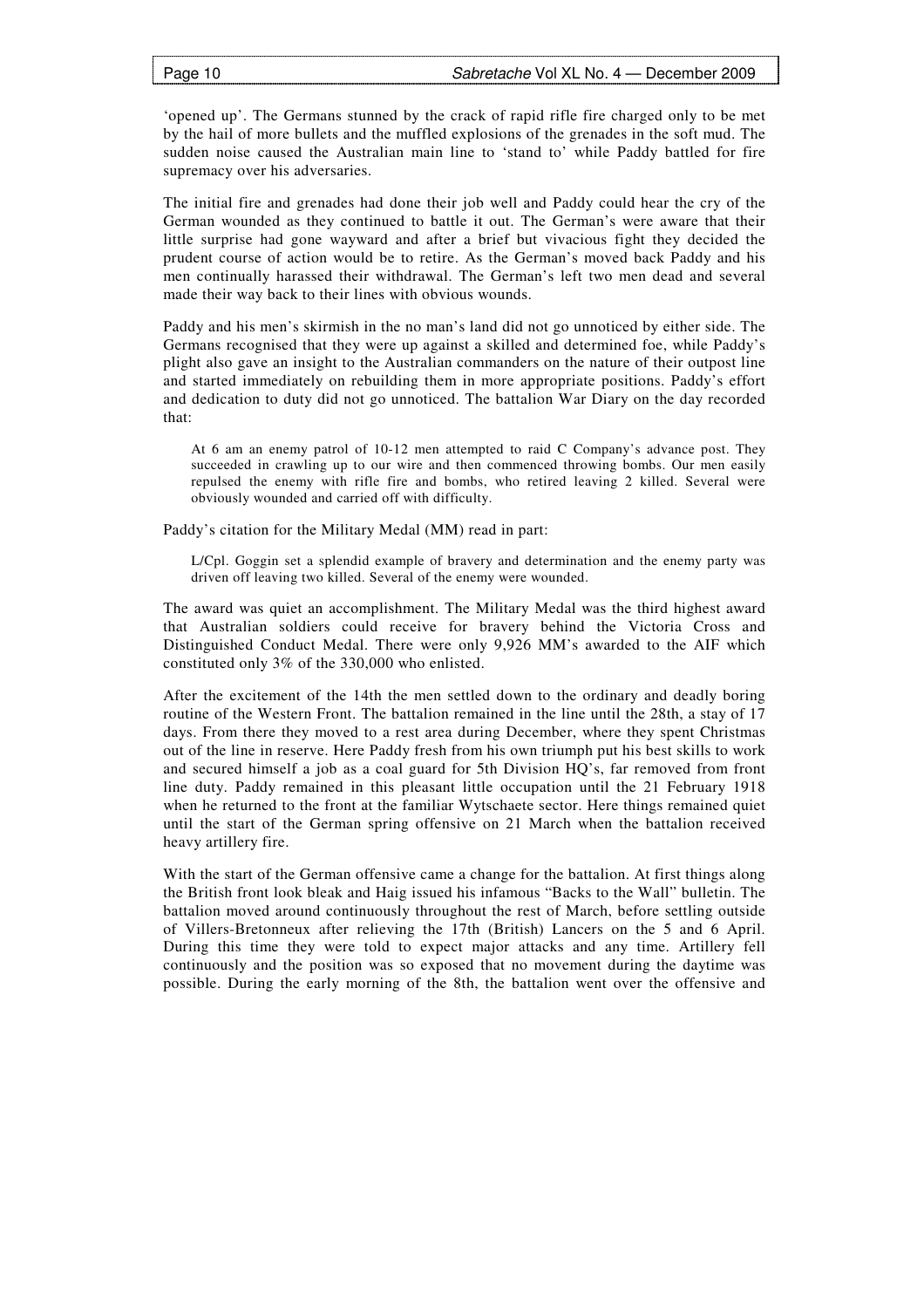advanced 500 yards. A and B companies advanced against the German 48th Infantry Regiment.

The battalion was relieved on the 9th but back in the line on the 13th where a trench raid revealed the enemy to the elite Prussian "storm troopers" who spearheaded Lundendorff's offensives. On the 17th the area around Villers-Bretonneux was pounded by German gas. This gas attack took a very heavy toll of the Battalion with 12 officers and 155 ordinary ranks having to be evacuated.<sup>24</sup> In fact the attack was so sever that some areas that the battalion occupied were evacuated and the battalion was transferred to take over the lines in the 56th Battalions positions. During this period of March and April 1918 out of strength of 14 officers and 321 O.R's who became casualties gas accounted for 11 officers and 195 O.R's. Only 5 men were killed of wounds sustained in combat.

Gas was again used on 23 April and at dawn on the 24th the Germans attacked and broke through the British lines. The 13th, 14th (Paddy's) and 15th Brigades were hurried into the fight. At 10 pm the Australians launched one of the most successful pincer movements of the war and the town of Villers-Bretonneux was retaken and at dawn it was cleared by British and Australian troops. After the war Paddy told his sister Gladys, that his battalion occupied basements in the town of Villers-Bretonneux, where much of the gas remained. It was in this action that he received the gassing that was to plague him for the rest of his life.

During May the battalion and Paddy were sent to reserve and Lieutenant-Colonel Holland from the 55th took command. During the rest of May and June the battalion oscillated between frontline and reserve duty in the vicinity of Hamel and Querrieu. On 9 July Paddy along with one other O.R. was sent to the 14th Brigade Infantry School and returned to the battalion on 3 August.<sup>25</sup> A few days later on the 13th Paddy was sent to hospital from the field were he remained for 13 days. Although it is not recorded as to why Paddy was evacuated the medical report for August states that "We had a few cases of influenza, but in nearly all cases they have not had to be evacuated". Of course it is entirely possible that Paddy was one of the exceptions to this rule. The Regimental Medical Officer Captain Butt, did comment in his report that "Early in the month the Battalion were out in billets, but as I was not with the battalion then I do not know what prophylaxis measures were taken for venereal disease … they all had to be evacuated". It remains open to speculation as to why Paddy was evacuated. To his credit Paddy was not with the battalion during the early part of the month, but he was at the training depot far to the rear of the frontline and close to many leisure venues. Despite this Paddy was not charged on release from hospital and given his prior record this would in all likelihood mean that he had succumb to influenza, most likely affected by his exposure to gas at Villers-Bretonneux on Anzac Day 1918.

This hospital stays lead to another crossroads in Paddy's life and military career. On release from hospital he was not sent back to the 53rd but to the Australian Infantry Base Depot (AIBD) on 25 August. He remained at AIBD until 19 September when he was transferred to the Australian Veterinary Hospital with a class B1 medical listing (not fit for frontline duty). It is not recorded as to why Paddy was reclassified but given his turbulent medical history and recent expose, on numerous occasions, to gas it is entirely understandable.

<sup>&</sup>lt;sup>24</sup> Although Paddy was not evacuated it is quiet possible that this is where he received the gassing that was to plague him for the rest of his life on his return to Australia.

was to plague him for the rest of his life on his return to Australia.<br>It is not recorded why Paddy was sent but he most likely scenario would be as an instructor or for a junior NCO's course on infantry tactics.